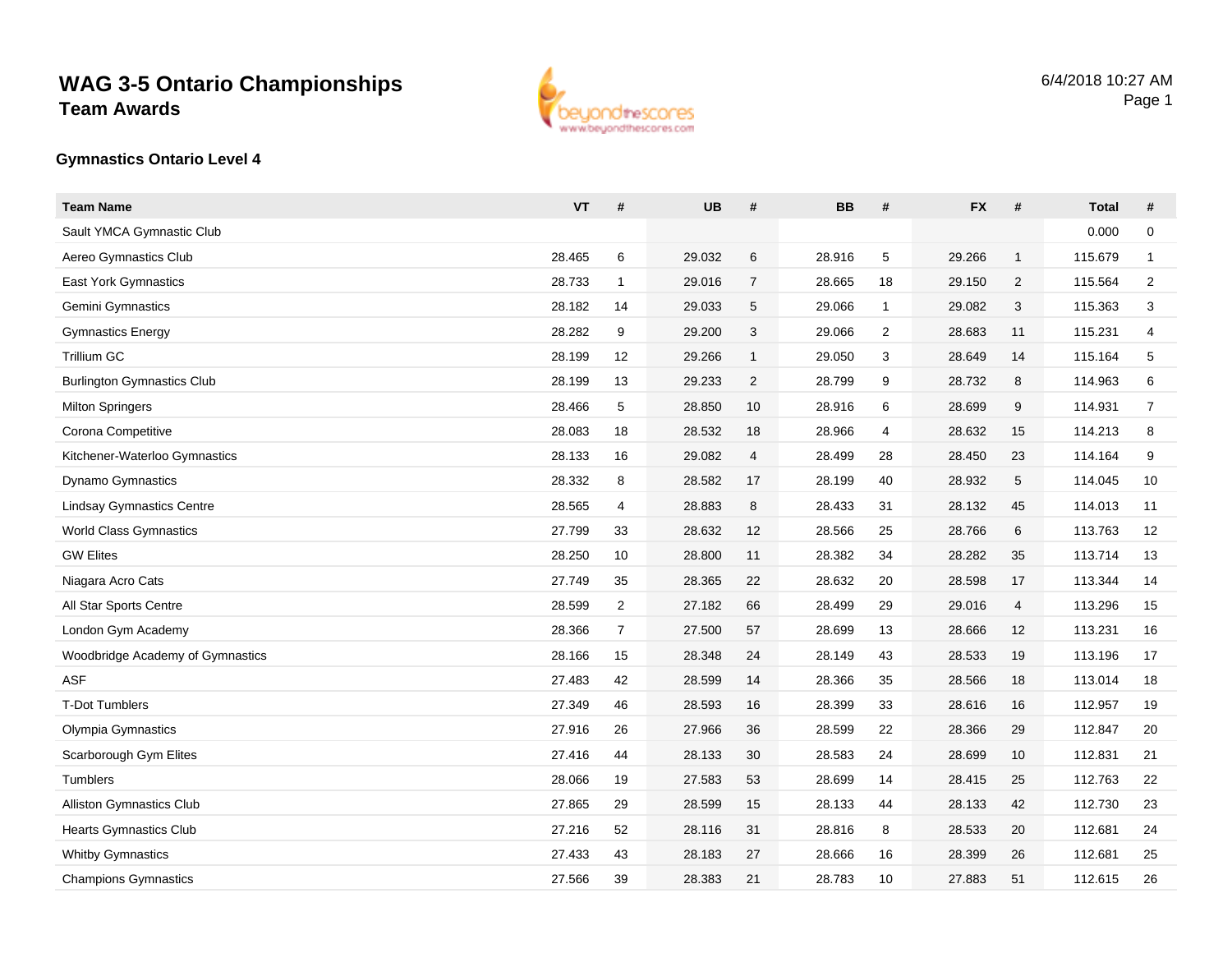

| <b>Pulsars Gymnastics Club</b>                 | 27.649 | 36 | 28.600 | 13 | 28.466 | 30             | 27.849 | 53             | 112.564 | 27 |
|------------------------------------------------|--------|----|--------|----|--------|----------------|--------|----------------|---------|----|
| Forest City Gym Club                           | 27.999 | 21 | 27.666 | 48 | 28.649 | 19             | 28.249 | 37             | 112.563 | 28 |
| Gymnastics Mississauga                         | 27.299 | 50 | 28.365 | 23 | 28.516 | 27             | 28.333 | 31             | 112.513 | 29 |
| <b>Revolution Gymnastics And Sports Centre</b> | 28.116 | 17 | 28.116 | 32 | 28.132 | 46             | 28.133 | 43             | 112.497 | 30 |
| <b>Synergy Gymnastics</b>                      | 27.816 | 32 | 28.182 | 28 | 28.699 | 15             | 27.650 | 62             | 112.347 | 31 |
| <b>Shenderey Gymnastics Centre</b>             | 27.999 | 22 | 27.798 | 43 | 28.299 | 38             | 28.249 | 38             | 112.345 | 32 |
| <b>Barrie Kempettes</b>                        | 27.416 | 45 | 28.166 | 29 | 28.599 | 23             | 28.133 | 44             | 112.314 | 33 |
| <b>Glendon Gymnastics</b>                      | 27.899 | 27 | 28.416 | 20 | 27.983 | 51             | 27.965 | 49             | 112.263 | 34 |
| <b>Futures Gymnastics</b>                      | 26.965 | 61 | 27.933 | 37 | 28.749 | 11             | 28.466 | 22             | 112.113 | 35 |
| Northern Stars                                 | 27.549 | 40 | 27.799 | 42 | 28.626 | 21             | 28.132 | 46             | 112.106 | 36 |
| <b>Gyros Gymnastics</b>                        | 28.216 | 11 | 27.999 | 34 | 27.866 | 54             | 27.900 | 50             | 111.981 | 37 |
| <b>Infinity Gymnastics Centre</b>              | 27.215 | 53 | 28.066 | 33 | 28.250 | 39             | 28.383 | 27             | 111.914 | 38 |
| <b>Global Gymnastics</b>                       | 27.832 | 31 | 27.599 | 51 | 28.182 | 41             | 28.216 | 40             | 111.829 | 39 |
| Kingston Gymnastics                            | 27.982 | 24 | 27.682 | 47 | 28.366 | 36             | 27.783 | 57             | 111.813 | 40 |
| Niagara Falls Lightning                        | 27.933 | 25 | 27.698 | 46 | 27.599 | 60             | 28.516 | 21             | 111.746 | 41 |
| <b>Ottawa Gymnastics Centre</b>                | 27.050 | 58 | 27.516 | 54 | 28.882 | $\overline{7}$ | 28.233 | 39             | 111.681 | 42 |
| University of Toronto                          | 27.999 | 23 | 27.366 | 64 | 28.700 | 12             | 27.582 | 63             | 111.647 | 43 |
| <b>Pickering Athletic Centre</b>               | 27.066 | 56 | 28.315 | 25 | 27.782 | 55             | 28.433 | 24             | 111.596 | 44 |
| <b>KSG Aurora</b>                              | 28.566 | 3  | 27.016 | 67 | 28.666 | 17             | 27.316 | 69             | 111.564 | 45 |
| TGI                                            | 26.849 | 63 | 28.515 | 19 | 28.016 | 49             | 28.182 | 41             | 111.562 | 46 |
| Oakville Gymnastics Club                       | 27.348 | 47 | 27.899 | 38 | 27.916 | 53             | 28.349 | 30             | 111.512 | 47 |
| Alpha Gymnastics Academy                       | 27.532 | 41 | 27.815 | 41 | 27.699 | 57             | 28.299 | 34             | 111.345 | 48 |
| <b>Adrenaline Gymnastics</b>                   | 27.833 | 30 | 28.866 | 9  | 26.683 | 77             | 27.832 | 55             | 111.214 | 49 |
| <b>Twisters Gymnastics Club</b>                | 27.899 | 28 | 27.516 | 55 | 27.332 | 66             | 28.382 | 28             | 111.129 | 50 |
| Georgian Bay Phoenix Gymnastics                | 27.266 | 51 | 27.415 | 62 | 28.099 | 47             | 28.316 | 33             | 111.096 | 51 |
| <b>High Flyers Gymnastics</b>                  | 28.016 | 20 | 26.316 | 74 | 27.999 | 50             | 28.750 | $\overline{7}$ | 111.081 | 52 |
| <b>Birchmount</b>                              | 27.316 | 48 | 27.016 | 68 | 28.565 | 26             | 28.033 | 48             | 110.930 | 53 |
| Richmond Hill Gymnastics Club                  | 26.133 | 78 | 27.899 | 39 | 28.182 | 42             | 28.650 | 13             | 110.864 | 54 |
| Rose City Gymnastics                           | 27.799 | 34 | 27.666 | 49 | 27.183 | 70             | 27.883 | 52             | 110.531 | 55 |
| <b>Grand River Gymmies</b>                     | 27.132 | 55 | 27.666 | 50 | 27.950 | 52             | 27.766 | 59             | 110.514 | 56 |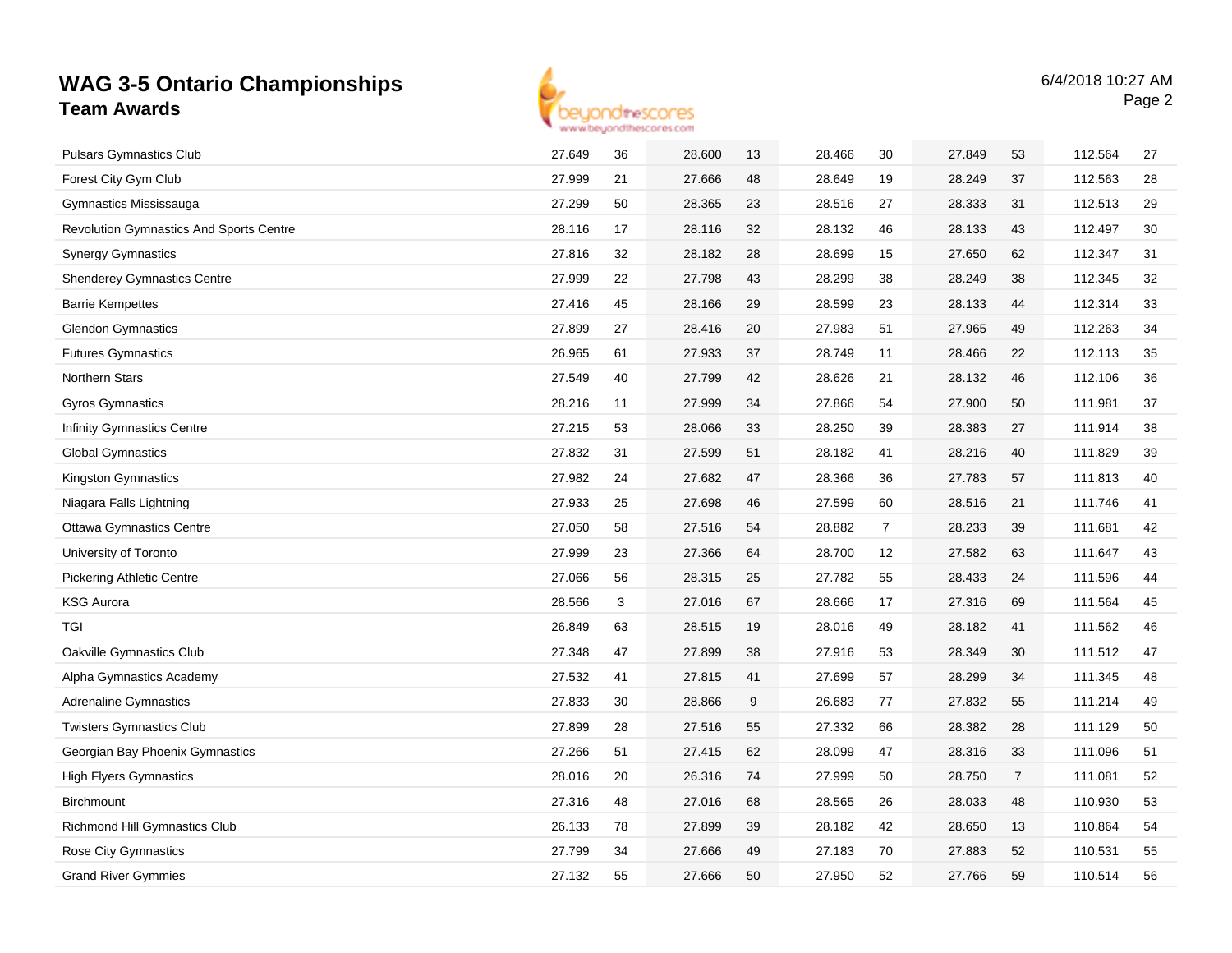

| Galaxy                             | 27.032 | 59 | 27.715 | 45 | 28.416 | 32 | 27.316 | 70 | 110.479 | 57 |
|------------------------------------|--------|----|--------|----|--------|----|--------|----|---------|----|
| Loyalist Gymnastics Club           | 27.582 | 38 | 27.515 | 56 | 27.549 | 61 | 27.716 | 61 | 110.362 | 58 |
| Kanata GymnoSphere                 | 26.632 | 70 | 26.815 | 69 | 28.349 | 37 | 28.332 | 32 | 110.128 | 59 |
| <b>Gymnastic Giants</b>            | 27.632 | 37 | 26.366 | 73 | 27.500 | 63 | 28.282 | 36 | 109.780 | 60 |
| <b>Toronto Premier Gym Club</b>    | 26.632 | 71 | 27.732 | 44 | 27.266 | 67 | 28.049 | 47 | 109.679 | 61 |
| Mariposa                           | 27.200 | 54 | 26.799 | 70 | 28.049 | 48 | 27.398 | 67 | 109.446 | 62 |
| St. Thomas Elgin                   | 27.066 | 57 | 27.816 | 40 | 26.732 | 76 | 27.816 | 56 | 109.430 | 63 |
| <b>Club Les Sittelles</b>          | 26.599 | 73 | 27.449 | 60 | 27.499 | 64 | 27.782 | 58 | 109.329 | 64 |
| <b>Evolution Gymnastics Aurora</b> | 26.932 | 62 | 27.466 | 59 | 27.716 | 56 | 27.215 | 72 | 109.329 | 65 |
| Sault Ste Marie Gymnastics Club    | 26.715 | 68 | 27.982 | 35 | 27.266 | 68 | 27.282 | 71 | 109.245 | 66 |
| Jungle Gym Gymnastics              | 26.799 | 64 | 27.415 | 63 | 27.232 | 69 | 27.532 | 65 | 108.978 | 67 |
| <b>Brockville</b>                  | 26.748 | 66 | 28.249 | 26 | 26.883 | 75 | 26.582 | 78 | 108.462 | 68 |
| Hamilton Wentworth Regionettes     | 26.232 | 76 | 27.432 | 61 | 27.049 | 73 | 27.749 | 60 | 108.462 | 69 |
| North Bay Apollo                   | 26.716 | 67 | 26.682 | 71 | 27.610 | 59 | 27.382 | 68 | 108.390 | 70 |
| Dancemakers Gymnastics             | 27.032 | 60 | 27.215 | 65 | 26.916 | 74 | 26.782 | 76 | 107.945 | 71 |
| <b>Winstars Gymnastics</b>         | 26.149 | 77 | 27.599 | 52 | 27.100 | 71 | 27.083 | 73 | 107.931 | 72 |
| Gym Magic                          | 26.400 | 74 | 26.282 | 75 | 28.133 | 45 | 26.865 | 75 | 107.680 | 73 |
| <b>Aspire Gymnastics</b>           | 26.098 | 79 | 27.482 | 58 | 26.466 | 78 | 27.499 | 66 | 107.545 | 74 |
| Manjak's Gymnastics                | 26.633 | 69 | 25.899 | 77 | 27.665 | 58 | 26.899 | 74 | 107.096 | 75 |
| Smiths Falls Gym Stars             | 27.300 | 49 | 24.183 | 81 | 27.498 | 65 | 27.849 | 54 | 106.830 | 76 |
| Flip 'n' Wicked Gymnastics         | 26.249 | 75 | 26.633 | 72 | 26.315 | 80 | 27.566 | 64 | 106.763 | 77 |
| Horizons Gymnastics                | 26.783 | 65 | 26.249 | 76 | 27.516 | 62 | 26.132 | 79 | 106.680 | 78 |
| Hanover Aerials Gymnastics Club    | 25.399 | 80 | 25.666 | 78 | 27.082 | 72 | 25.966 | 80 | 104.113 | 79 |
| Blenheim-Kent                      | 26.616 | 72 | 24.549 | 80 | 26.332 | 79 | 26.599 | 77 | 104.096 | 80 |
| London Beje Gymnastics             | 25.316 | 81 | 24.998 | 79 | 26.266 | 81 | 24.882 | 81 | 101.462 | 81 |
| <b>Guelph Saultos</b>              | 18.349 | 83 | 18.916 | 82 | 18.266 | 86 | 18.466 | 84 | 73.997  | 82 |
| <b>Muskoka Limberettes</b>         | 18.483 | 82 | 18.266 | 83 | 18.432 | 85 | 18.250 | 86 | 73.431  | 83 |
| <b>Tristar Gymnastics Club</b>     |        |    |        |    | 18.683 |    | 18.733 |    | 73.232  | 84 |
|                                    | 17.650 | 86 | 18.166 | 84 |        | 82 |        | 82 |         |    |
| Cambridge Kips                     | 18.149 | 84 | 17.333 | 89 | 18.466 | 84 | 18.683 | 83 | 72.631  | 85 |